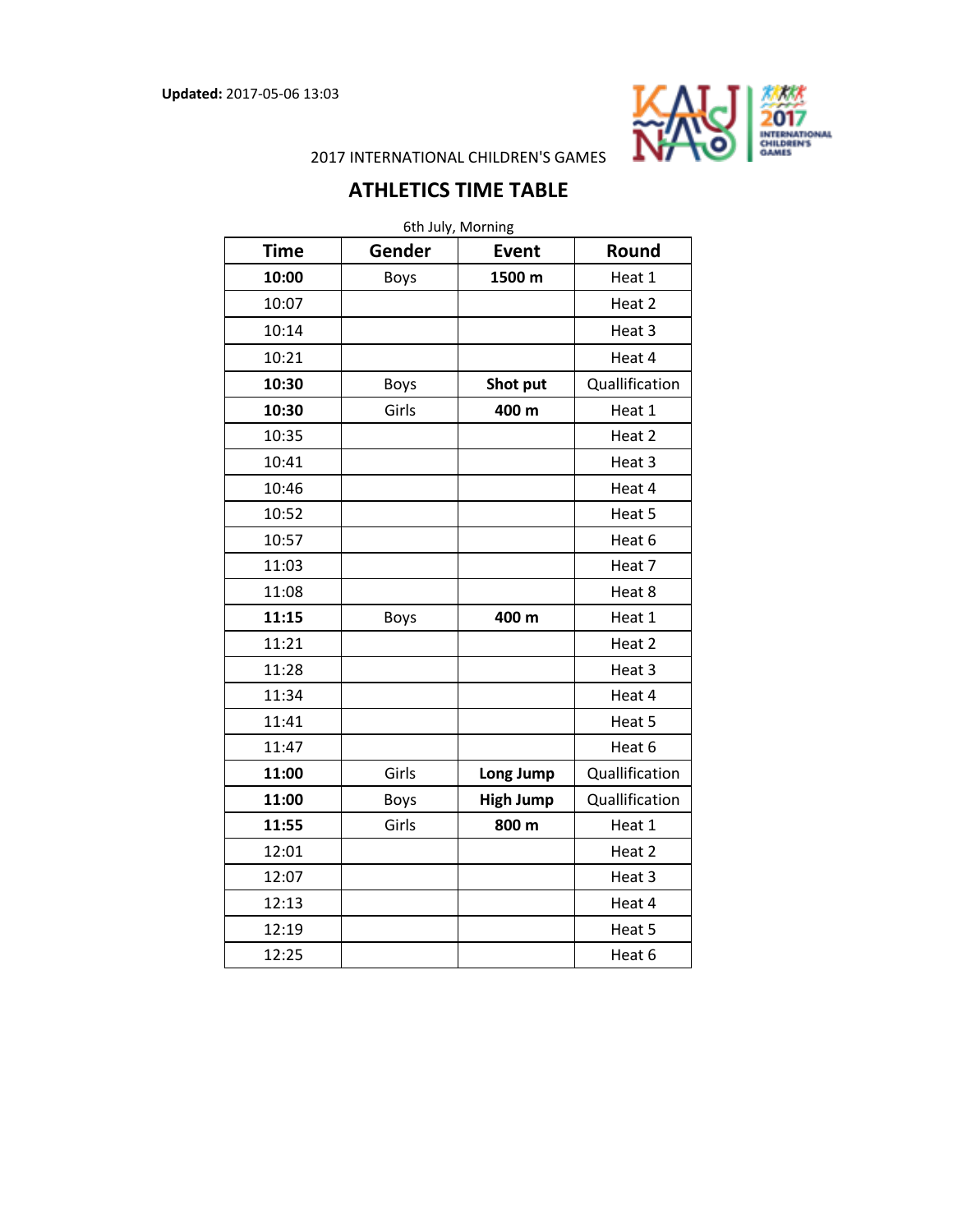

2017 INTERNATIONAL CHILDREN'S GAMES

## **ATHLETICS TIME TABLE**

6th July, Afternoon

| Quallification<br>Girls<br><b>High Jump</b><br>16:30<br>16:30<br>Quallification<br>Long Jump<br><b>Boys</b><br>Girls<br>Shot put<br>Quallification<br>17:00<br>Girls<br>100 m<br>Heat 1<br>17:00<br>17:05<br>Heat 2<br>17:11<br>Heat 3<br>17:16<br>Heat 4<br>17:22<br>Heat 5<br>Heat 6<br>17:27<br>17:33<br>Heat 7<br>17:38<br>Heat 8<br>17:44<br>Heat 9<br>17:49<br>Heat 10<br>17:55<br>Heat 11<br>18:00<br>100 m<br>Heat 1<br><b>Boys</b><br>18:05<br>Heat 2<br>18:10<br>Heat 3<br>18:15<br>Heat 4<br>Heat 5<br>18:20<br>18:25<br>Heat 6<br>18:30<br>Heat 7<br>18:35<br>Heat 8 | UUTJUJY, AILEHTUUTT |  |
|----------------------------------------------------------------------------------------------------------------------------------------------------------------------------------------------------------------------------------------------------------------------------------------------------------------------------------------------------------------------------------------------------------------------------------------------------------------------------------------------------------------------------------------------------------------------------------|---------------------|--|
|                                                                                                                                                                                                                                                                                                                                                                                                                                                                                                                                                                                  |                     |  |
|                                                                                                                                                                                                                                                                                                                                                                                                                                                                                                                                                                                  |                     |  |
|                                                                                                                                                                                                                                                                                                                                                                                                                                                                                                                                                                                  |                     |  |
|                                                                                                                                                                                                                                                                                                                                                                                                                                                                                                                                                                                  |                     |  |
|                                                                                                                                                                                                                                                                                                                                                                                                                                                                                                                                                                                  |                     |  |
|                                                                                                                                                                                                                                                                                                                                                                                                                                                                                                                                                                                  |                     |  |
|                                                                                                                                                                                                                                                                                                                                                                                                                                                                                                                                                                                  |                     |  |
|                                                                                                                                                                                                                                                                                                                                                                                                                                                                                                                                                                                  |                     |  |
|                                                                                                                                                                                                                                                                                                                                                                                                                                                                                                                                                                                  |                     |  |
|                                                                                                                                                                                                                                                                                                                                                                                                                                                                                                                                                                                  |                     |  |
|                                                                                                                                                                                                                                                                                                                                                                                                                                                                                                                                                                                  |                     |  |
|                                                                                                                                                                                                                                                                                                                                                                                                                                                                                                                                                                                  |                     |  |
|                                                                                                                                                                                                                                                                                                                                                                                                                                                                                                                                                                                  |                     |  |
|                                                                                                                                                                                                                                                                                                                                                                                                                                                                                                                                                                                  |                     |  |
|                                                                                                                                                                                                                                                                                                                                                                                                                                                                                                                                                                                  |                     |  |
|                                                                                                                                                                                                                                                                                                                                                                                                                                                                                                                                                                                  |                     |  |
|                                                                                                                                                                                                                                                                                                                                                                                                                                                                                                                                                                                  |                     |  |
|                                                                                                                                                                                                                                                                                                                                                                                                                                                                                                                                                                                  |                     |  |
|                                                                                                                                                                                                                                                                                                                                                                                                                                                                                                                                                                                  |                     |  |
|                                                                                                                                                                                                                                                                                                                                                                                                                                                                                                                                                                                  |                     |  |
|                                                                                                                                                                                                                                                                                                                                                                                                                                                                                                                                                                                  |                     |  |
|                                                                                                                                                                                                                                                                                                                                                                                                                                                                                                                                                                                  |                     |  |